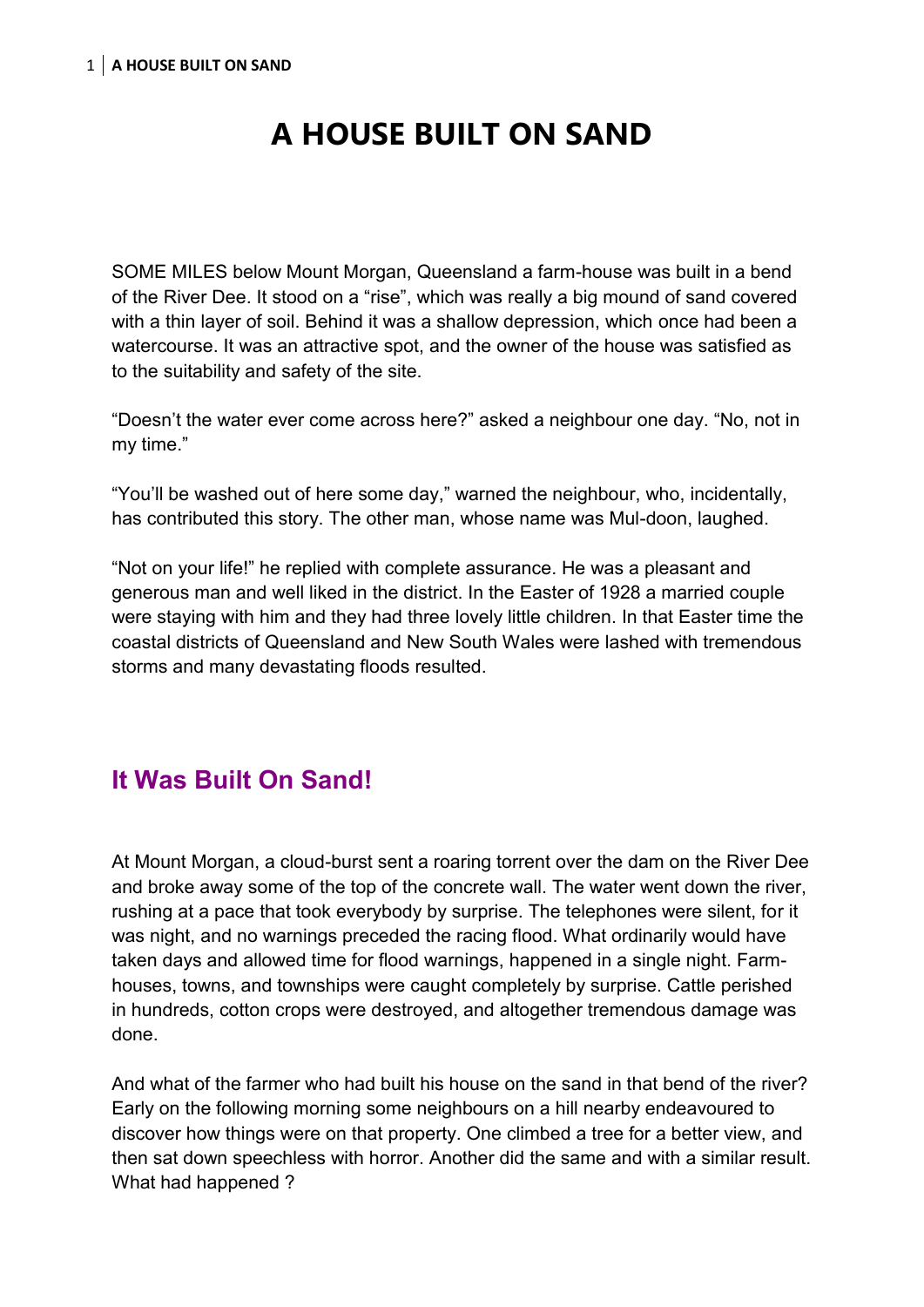#### 2 **A HOUSE BUILT ON SAND**

The flood waters had swept the area clean! The barn and the house had vanished. Even the heavy blocks which served for a foundation had been washed out of the ground!

And where were the family and the older man ? They, too, had gone for ever from that farm. One by one the bodies were found; two of the little children had their shoes on and had been at least partly dressed as in preparation for flight. But it was too late.

The warning had been lightly disregarded. The farmer had lived safely for years in that spot. No flood had ever threatened his home. Why worry about such possibilities? On the actual piece of ground where the house had been built the roaring waters could not have been more than four or five feet deep. Why, then, was the house swept away?

Because it was built on sand!

## **On To Better Ground**

You and I are the builders, and the houses we are building are our characters, with all the furniture of our hopes and wishes and thoughts and actions. We are "building for eternity".

In the days when life goes smoothly there seems no need to bother about the foundations. "Do the best you can. "Don't do any violent harm and all will be well in the end."

But the first requirement in building a house is a suitable site with a good foundation. Even a palace is of no use if its foundations can be swept away by a swollen stream.

No architect or builder worth the name would be so foolish as to build in a river-bed! Yet people are building the house of life without thinking about the things that matter most of all. They are "broadminded" enough to think that almost anything will do.

An architect who is so broadminded as to sanction the erection of buildings anywhere at all would soon lose his reputation. The best that we can do, apart from God, is a pitiful mixture of good intentions and failures, virtues and sins. It is a foundation of sand which may seem right enough in fair weather, but can never stand a real test.